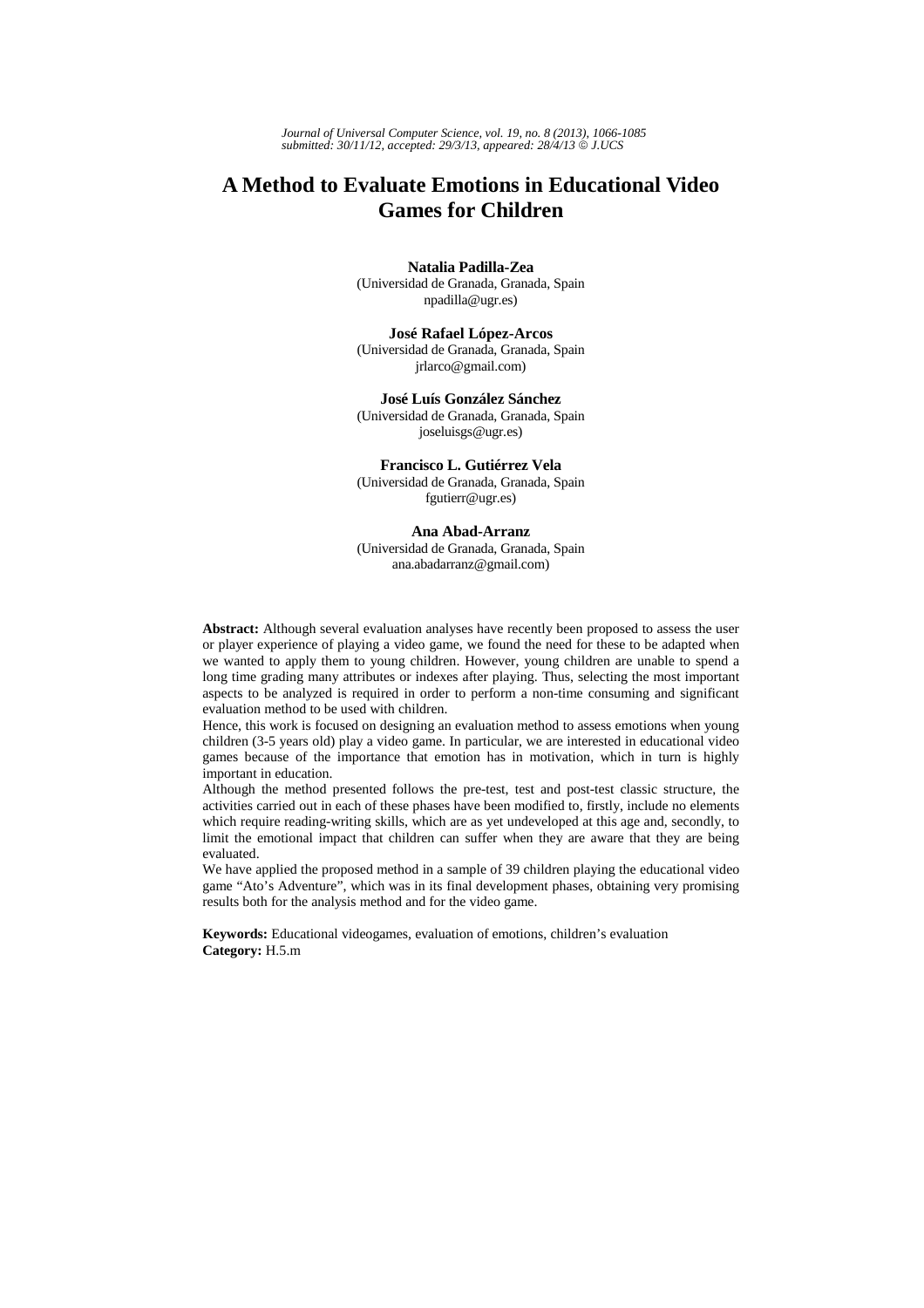### **1 Introduction**

Since the theory of digital natives and immigrants was first postulated [Prensky, 2001], and even before, children have used technological devices with an ease that a priori might seem astonishing. And this continues to be true in the case of touch mobile devices.

Seeing children playing with their parents' mobile phones or tablets is very common nowadays. This fact may be due to two main reasons. On the one hand, touch technology as a new interaction paradigm allows children to more easily manage these kinds of devices because they do not need to learn which button performs which activity: interaction is now more intuitive. On the other hand, many applications for children have been included in online markets (Google Play or Apple Store, for example), allowing parents to carry several entertaining activities in a reduced space, both physical (their mobile phones or tablets) and virtual (only requiring a few MB).

Games and video games have been widely used as a learning tool to increase students' motivation. For that reason, between the myriad of available applications for children, we are especially interested in games and video games with some educational intent; that is, those which include some content to learn, practise or train with. However, the expected effectiveness is sometimes not achieved due to the educational and recreational elements in the proposed game being unbalanced [Padilla-Zea, 2011]. Therefore, the analysis process of educational video games must include a serious study of how fun they are, since this is the most important parameter to increase motivation. In that sense, we have previously proposed measures to evaluate the playability of games [González, 2010]. However, characterising playability in educational video games requires the inclusion of several nuances, because the fun that a player experiences is immersed within a set of learning processes that act on enjoyment and promote the motivation to learn. This is what we have termed *Educational Playability* [Ibrahim, 2011], where one of the most important elements to motivate students is emotion.

This work, however, emerges from the necessity of evaluating emotions generated by educational video games for young children. Several final grade projects on this kind of video game have been advised in our research group and most of them were about the development of graph-motor skills and learning to read, which means that our target group was aged from approximately 3 to 5. For that reason, we have typically found difficulties evaluating their playability, mainly because most of these students cannot read or write and have not yet developed the necessary skills to frame their opinion about their gaming experience. For this reason, we have considered alternatives that can help us to evaluate emotions generated by these games and its educational capacity with these students.

The rest of the paper is structured as follows: section 2 presents some studies related to the evaluation of emotions in video games. Section 3 introduces the concept of Educational Playability. In section 4, we explain some of the features that make children special as video game players, and a set of guidelines considering those particularities. The proposed analysis method is presented in section 5 and its application to the educational video game "Ato's Adventure" is explained in section 6, including the particularities of the video game design as well as the results obtained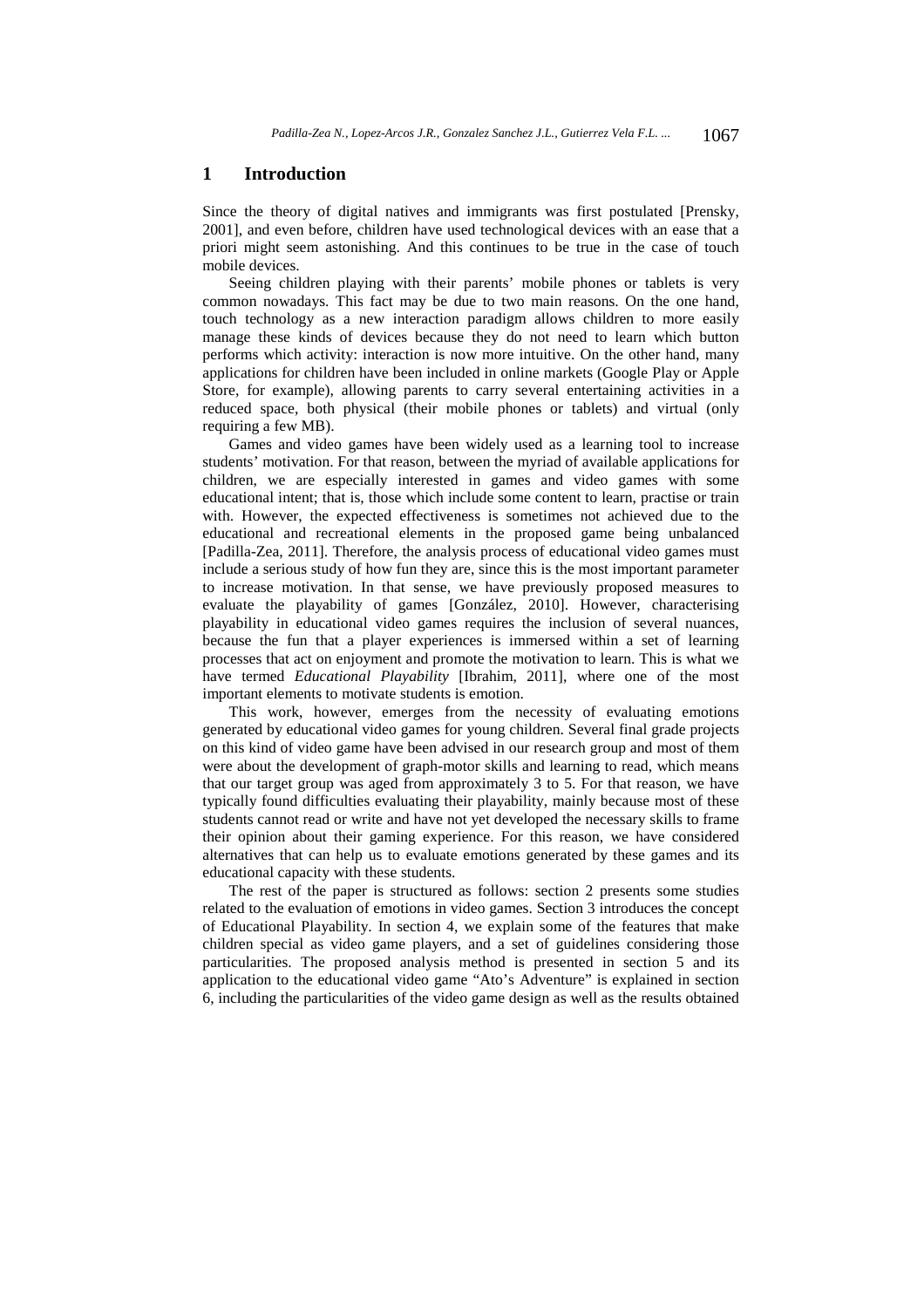from the case study. Finally, sections 7 and 8 summarise our conclusions and suggest future work.

# **2 Related Works**

Evaluating the player experience in educational video games is difficult. This is one of the problems that we find when designing such video games and, consequently, educational video games used in the classroom do not incorporate certain desirable features which would enhance the expected motivational impact and, therefore, the educational process. Furthermore, this could cause the students at whom the game is directed to reject it and every potential benefit that could be accrued to be thereby left unfulfilled.

Hedonics factors (elements related to pleasure) are crucial means by which the evaluation of interactive products may be realised, due to how difficult the performance of the experience analysis is and also to the way in which children express their feelings during the interactive process. For this reason, it is imperative to analyse how to perform the evaluation of the quality of the interactive process in order to obtain the correct educational product and to develop positive experiences that will help in the educative process. The analysis of the interactive experience must be taken into account during the full development process of the video game. Several authors, for example, [Markopoulos, 2008] and [Read, 2008] have described the importance of developing methodologies to complement the traditional evaluation of video games and interactive experience evaluation with new factors (hedonic and pragmatic) to ensure the correct evaluation of the interaction process in this kind of product: educational video games, with these 'special' users: children.

In [Hanna, 1997] and [Read, 2008], the most common elements with which to design a laboratory for the evaluation of the interactive experience with children are described, noting especially familiarity with the environment: classroom, home, or the incorporation of a teacher or relative as the facilitator or support staff. When we are working with children we should emphasise the great importance of following ethical standards that must be present throughout the process, due to the characteristics of our main users: children.

In [Markopoulos, 2008][Bruckman, 2003] we find some of the characteristic techniques used in the evaluation of interactive products. They are the result of prior knowledge in areas such as usability and quality in use. In Table 1, we summarise some of these techniques and analyse their advantages and disadvantages in their application to children, as well as the places where we can perform them. The context of use and the place where the evaluation is performed are essential aspects in the evaluation of the interactive process with children. The young age of the test-users and their cognitive characteristics mean that the evaluation method should be conducted in familiar environments in order to avoid rejection, fear and insecurity. Furthermore, including teachers, guardians or parents in the evaluation team offers support and confidence to children during the evaluation.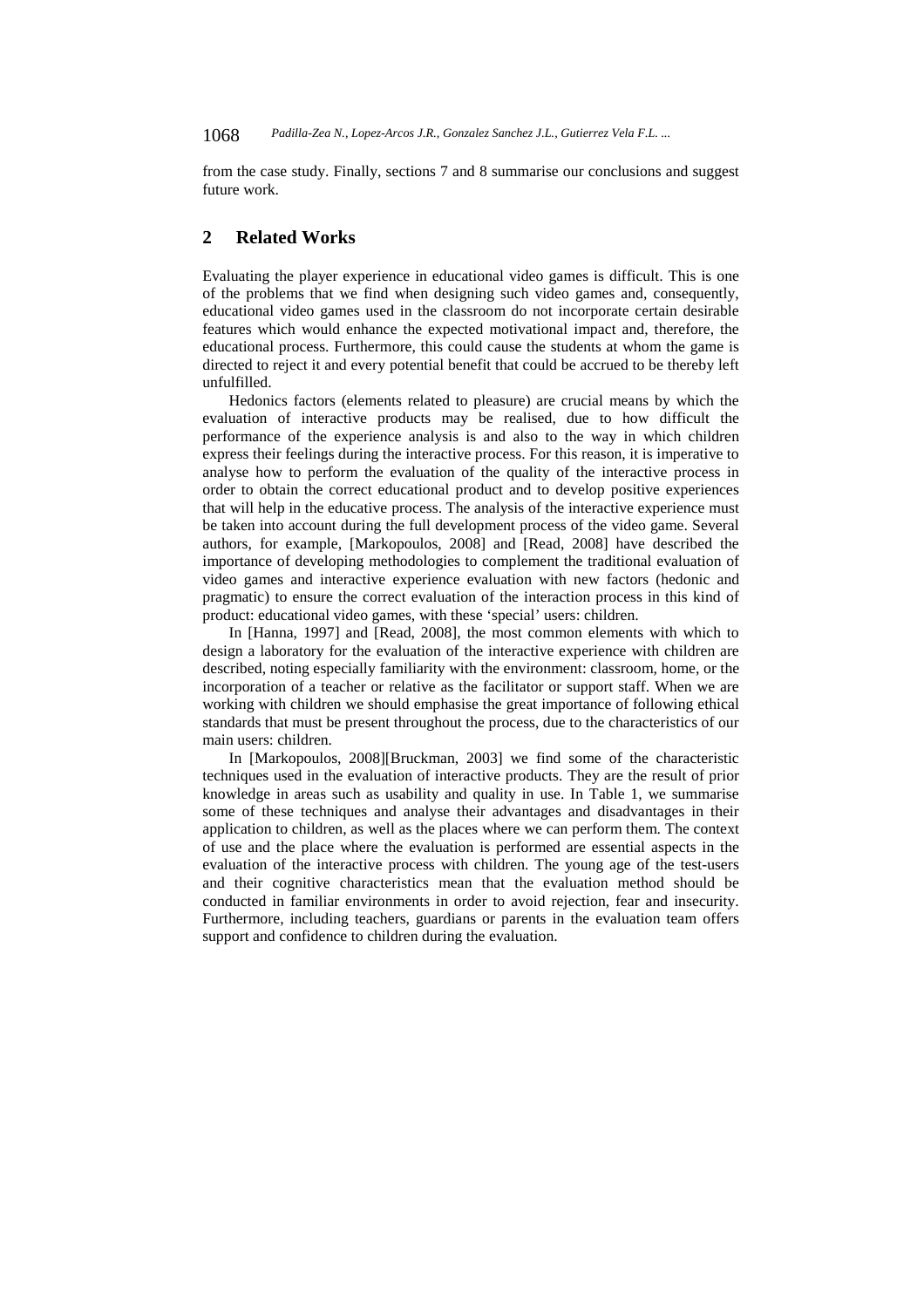| <b>Method</b>                                                                                                                                          | For $(+)$ / Against $(-)$                                                                                                                                                                                                                                                                                                                              | <b>Context of</b><br>Use                  |
|--------------------------------------------------------------------------------------------------------------------------------------------------------|--------------------------------------------------------------------------------------------------------------------------------------------------------------------------------------------------------------------------------------------------------------------------------------------------------------------------------------------------------|-------------------------------------------|
| Passive observation (structured)<br>Behaviour registration in predetermined<br>cases                                                                   | $(+)$ The child is not pressed by the evaluation<br>(+) They come across unexpected problems<br>(-) The structure leads to unreliable results                                                                                                                                                                                                          | Classroom or<br>UX laboratory             |
| Passive Observation (unstructured)<br>Registration of the interaction process<br>with the product                                                      | (-) There are problems that may be<br>Classroom or<br>overlooked<br>UX laboratory<br>(-) Difficult to analyse data.                                                                                                                                                                                                                                    |                                           |
| Think-aloud:<br>concurrently, retrospectively or with<br>cards<br>To freely express their thoughts about<br>the interactive experience                 | $(+)$ Easy to express hedonic issues<br>$(+)$ Convenient and enjoyable cards for<br>children.<br>$(+)$ Pleasant social situation.                                                                                                                                                                                                                      | UX laboratory                             |
| Driver Method: active, post-task or<br>automatic<br>User is guided in the right direction<br>while interacting with the system.                        | (+) Child can be led to wherever the<br>information is.<br>(-) Can be cognitively demanding<br>(-) The answers do not always focus on the<br>interactive process.                                                                                                                                                                                      | UX laboratory                             |
| Wizard of Oz<br>Part of the system is simulated to collect<br>user opinion                                                                             | (+) Evaluates something unfinished<br>(-) Requires someone who knows the whole<br>system                                                                                                                                                                                                                                                               | UX laboratory                             |
| <i><b>Ouestionnaires</b></i><br>List of questions in order to analyze the<br>interactive experience                                                    | $(+)$ Obtains a large amount of data from the<br>user set simultaneously<br>(+) Allows a detailed discussion with each                                                                                                                                                                                                                                 | Classroom or<br>UX laboratory             |
| <b>Interviews</b><br>Conversation in which a set of questions<br>about the interactive process are<br>answered                                         | participant<br>$(+)$ Offers a high capacity to obtain<br>qualitative data<br>(+) Delves into deeper user experience                                                                                                                                                                                                                                    | Classroom or<br>UX laboratory             |
| <b>Focus Group</b><br>Information from a group is collected<br>through a moderated conversation                                                        | (satisfaction, emotional impact)<br>(-) Children are not very reliable answering<br>questions.<br>(-) Laborious, and more difficult to analyse.                                                                                                                                                                                                        | Classroom or<br>UX laboratory             |
| Heuristic-Based methods<br>The expert evaluator checks whether the<br>interactive experience is right according<br>to the rules.                       | $(+)$ The evaluation is allowed when the<br>participation of children is difficult.<br>$(+)$ A lot of information could be obtained<br>from a few experts.<br>$(+)$ They are valid to the early evaluation of                                                                                                                                          | UX laboratory<br>or Evaluator's<br>Office |
| Paths based methods<br>A detailed revision is made of every<br>action during the interactive process.                                                  | prototypes<br>(-) No inquiry into hedonic aspects<br>(-) Inexistent problems may appear while<br>problems that really exist may be lost.<br>(-) An expert cannot know what a child feels<br>when interacting<br>(-) Difficulty of finding experts for each case<br>and applying these types of games in the<br>classroom                               | UX laboratory<br>or Evaluator's<br>Office |
| Diary<br>Children or their guardians complete a<br>daily questionnaire, or describe their<br>interactive experience every day over a<br>period of time | $(+)$ Provides rich information that will have<br>been collected during the study periods.<br>$(+)$ The realism of the test situation. Children<br>describe the interaction process every day in<br>different situations<br>(-) Punctuality is key to processing<br>information.<br>(-) leaves out crucial information about<br>children's expressions | Classroom or<br>Home                      |

*Table 1: Summary of existing methods*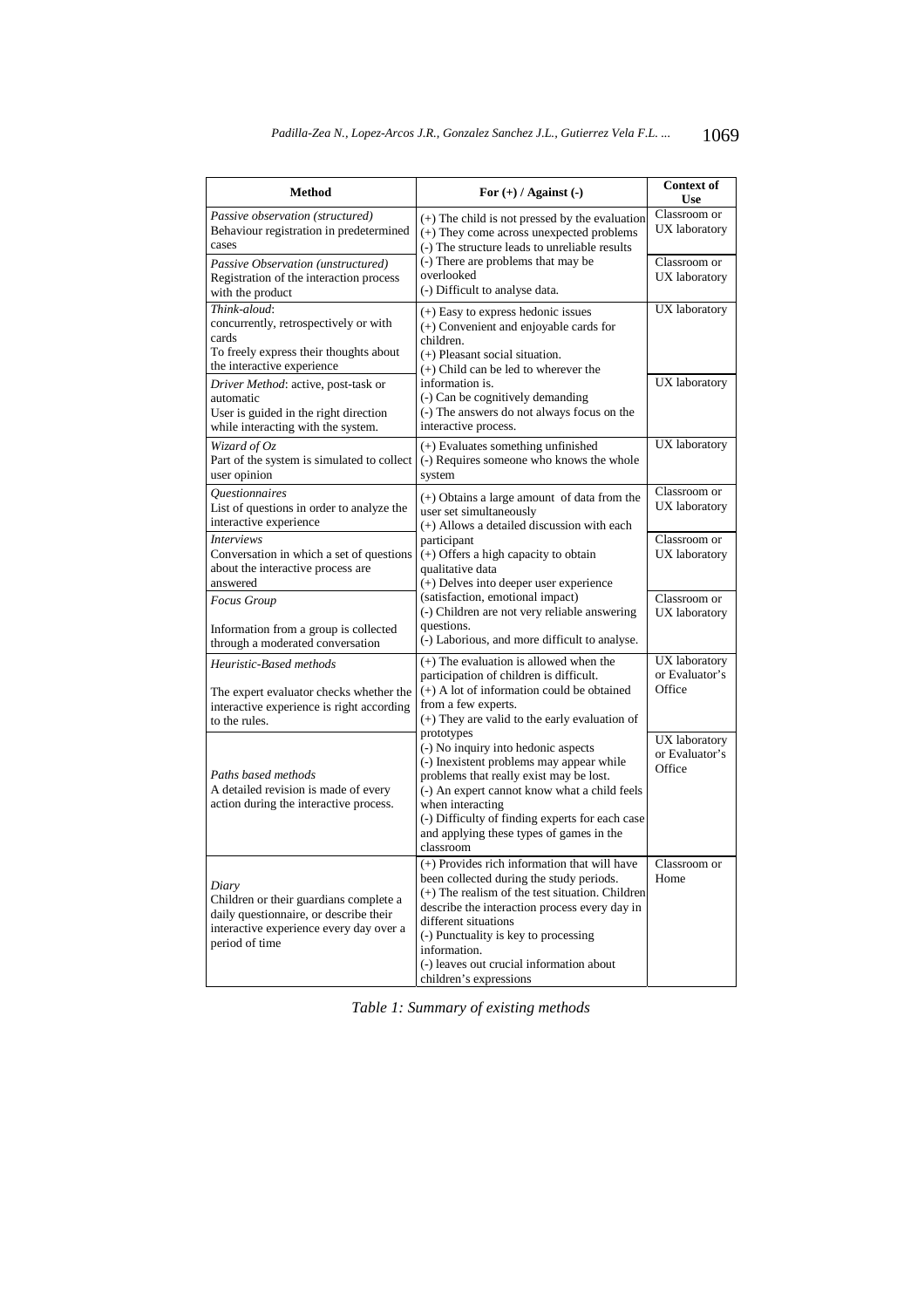Although there are some works which evaluate the emotions of the player when they are using a computer [González, 2012], their application to educational games may require some adjustments. Several authors have studied the main problems that lead to the failure of educational video games [Bruckman, 2003] [Markopoulos, 2008][Read, 2008], which can be summarised in four points, as follows:

- Educational games are not designed or tested by children, who are their main users. Therefore these kinds of games lose effectiveness as an educational tool because they do not promote the best user experience.
- Most video games are mere educational multimedia teaching units, which minimises the interest that they hold for children and causes the loss of the essence of the game. In addition, this fact diminishes the quality and the effectiveness of the player experience.
- The devices with which these kinds of games are implemented are usually unattractive for children and are far from real gaming devices.
- As age decreases, the problems of evaluation increase due to the difficulty of adapting the usual techniques of assessment to the user profiles.

Looking at these problems, it is apparent that a methodology or set of techniques to analyse the user experience (especially emotions generated in players) in educational video games is required.

# **3 Playability in Educational Video Games**

The main argument that supports the proposal to use video games as an educational tool is the motivation that they cause in students because of their fun component. A positive interaction experience with these video games helps us to improve the learning process.

The User Experience (UX) is understood as a set of sensations, feelings or emotional responses which result from users interacting with a system. UX is focused more on the subjective part of the interaction process and goes beyond the traditional study of the skills and cognitive processes of users and their rational behaviour when interacting with computers. In video games, the term Player Experience, PX -based on user experience definitions – refers to "all aspects related to the player that are affected by and interact with the playing environment" [González, 2010]. These aspects represent pragmatic and hedonic features of the process of interaction such as: sensation, feelings, emotional response, assessment, user satisfaction and the experience obtained during playing time. A video game with good playability improves the final experience during the process of use.

But in Educational Video Games (EVG) the playability concept must be redefined to adapt the analysis of experience to the objective of these video games: learning new educative concepts through entertainment and fun. The Educational Playability concept [Ibrahim, 2011] was proposed due to the characteristics of educational video games, and it does not only consider the fun aspects experienced in the game, but takes into account its educational side. Therefore, we define educational playability as "*the set of properties that describe the PX in the gaming environment, the main goal of which is to provide fun and learning in a playable and learnable context, during the entire time spent playing*". In this definition, we keep fun as a subjective concept separate from playability and extend the definition to include the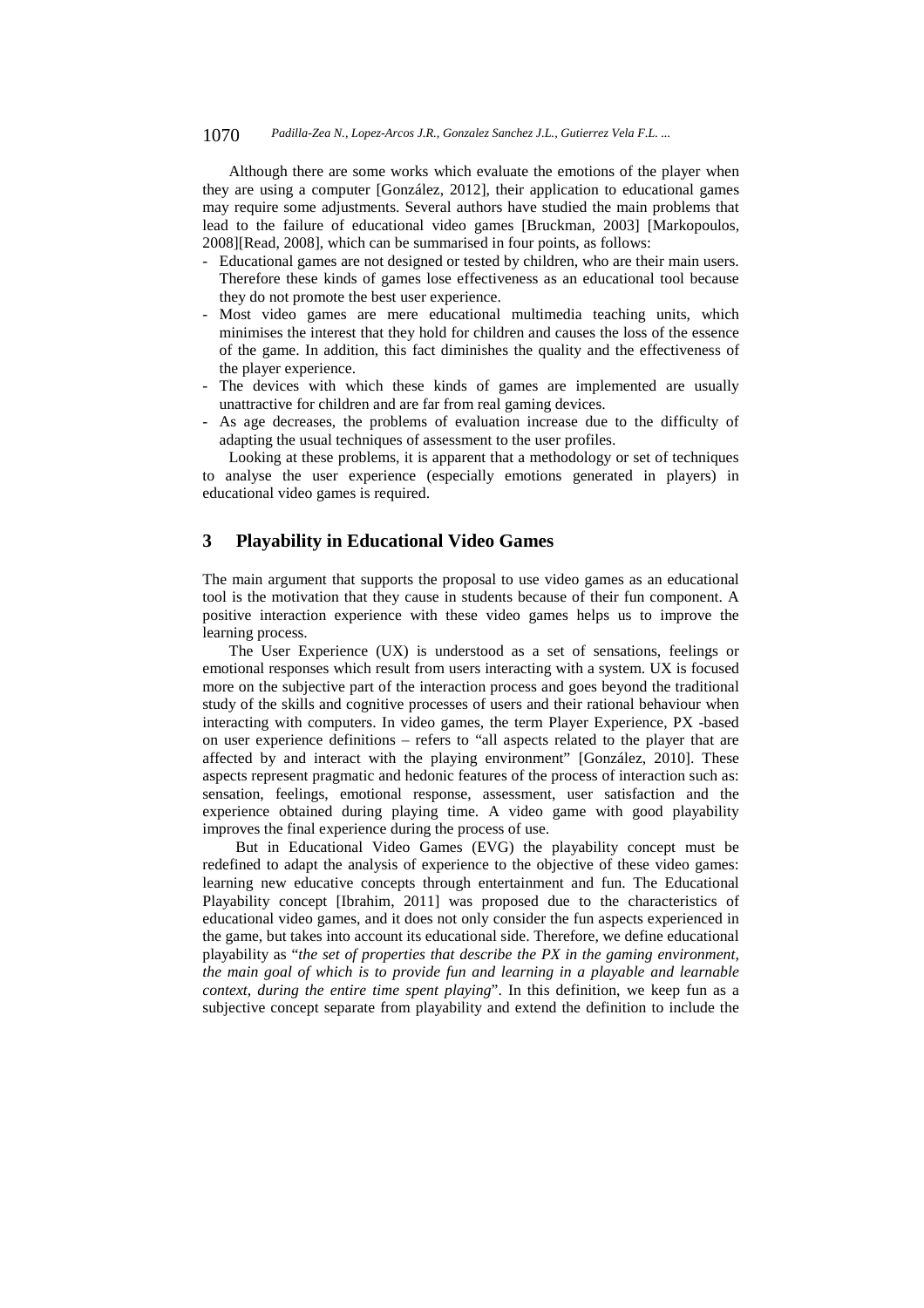educational goals. The Playability and Educational Playability concepts share a set of attributes, which refer to the recreational side of the videogame: satisfaction, learning effectiveness, immersion, motivation, emotion and socialisation. However, Educational Playability adds two attributes which focus on the educational component and its relation to the individual aspects of the game: supportability and educability. We describe all these elements in order to help us focus the evaluation of the interactive experience:

- **Satisfaction**: the gratification or pleasure derived from playing a complete video game or from some aspect of it.
- **Learnability**: the player's capacity to understand and master the game system and mechanics (objectives, rules, how to interact with the video game, etc).
- **Effectiveness**: the necessary resources to offer players a new experience (fun and learning) whilst they achieve the game's various objectives and reach the final goal.
- **Immersion**: the capacity of the EVG contents to be believable, so that the player becomes directly involved in the virtual game world. At the educational level, with this property we measure the ability of EVG to present the educational aspects implicitly.
- **Motivation**: the set of game characteristics that prompt a player to carry out specific actions and to continue undertaking them until they are completed. The motivation to play produces indirect motivation to learn.
- **Emotion**: This refers to the player's involuntary impulses in response to the stimulus of the EVG that induces feelings or a chain reaction of automatic behaviours.
- Socialisation: the set of game attributes, elements and resources that promote the social dimension of the game experience in a group scenario. From an educational perspective, socialisation is the ability to support the learning process of students by other students.
- **Supportability**: the ability of an EVG to keep the player motivated, to teach players/students effectively and encourage them to continue learning and to achieve the learning objectives.
- **Educability**: the educational characteristics of the game and the ability of the player to be aware of, understand, master and achieve the learning goals.

In previous experiences, these attributes were measured using questionnaires and metrics [González, 2009] [González, 2012]. However, when we try to analyse the Educational Playability in video games for young children, we have the problem that most of them are difficult to measure with these methods. Some even lose their meaning or importance in this context. For this reason, in this work we are focused on the emotion attribute which is, in our view, the most important aspect to promote motivation, especially in children.

# **4 Designing for Children is Special**

As discussed in the previous sections, designing educational video games for young children requires taking into account certain constraints arising from the incipient development of the target users. From different disciplines, some attention is being paid to issues relating to the different characteristics of interactive systems users and,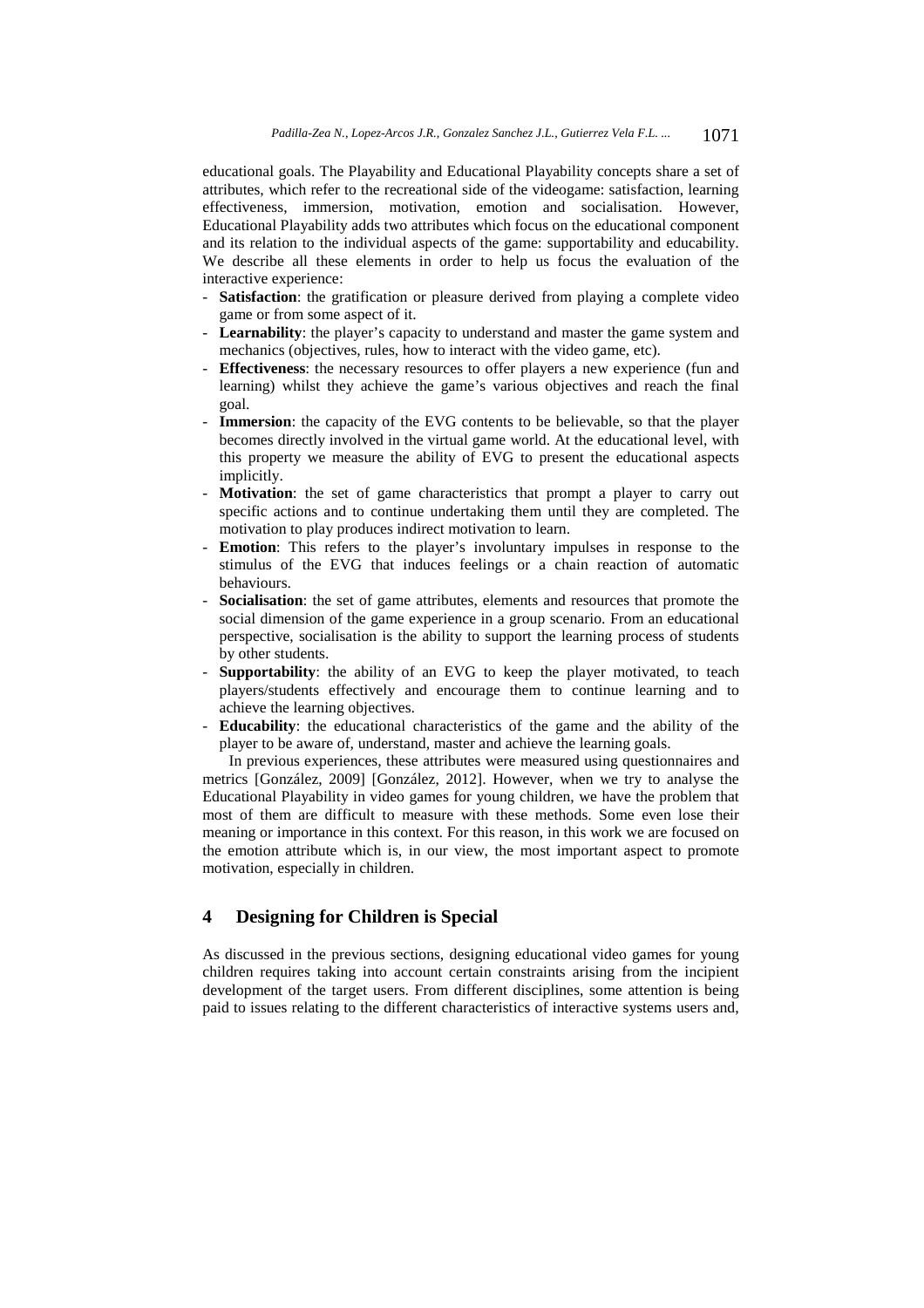particularly, of educational video games. In this work, we highlight the importance of adapting the evaluation process as well as the application. For this reason, skills that vary due to the age range of the users are particularly important, as are aspects such as interests or background, for example. Taking those limitations into account, we can tailor an evaluation method for the users at whom our educational video games are targeted.

We started from the classification performed in [Acuff, 1997] and referenced by [Markopoulos, 2008]. In that research, four different age groups can be distinguished: 0-2, 3-7, 8-12 and 13 and older. Our target group is in the range of 3-7 years old, especially between 3 and 5. At this stage, children enjoy fantasy and magic and they are not yet able to play in groups, because of which the activities proposed in the game should have a strong individual component. They need to feel stimulated, loved and secure, but as soon as they grow they also begin to develop a need for autonomy. They are able to handle simple concepts and they begin to learn to write some letters at about 4 years old. Their spoken vocabulary is then broader and they learn to use more complex sentences ("and", "because" etc).

Applying all these features to the design of educational video games; it is desirable that they should be set in fantasy worlds, in which children would have to find items that allow them to achieve a final goal while learning language skills, motor abilities, and so on. Due to the limitations in our target group's communication skills (reading and writing), both the information offered in the video game and the performed tests must use symbols and animations, avoiding the use of words.

In particular, there are certain recommendations that we have found to be primordial in the making of a good video game design for children at this age:

- Proper and consistent feedback is essential for the child to be able to progress through the game. The game should behave similarly to similar situations so that children are able to understand how it works.
- Children must be able to take in everything that is happening. If they do not see what is happening, they assume that nothing happens.
- Avoid waiting times. If an application takes more than a few seconds to load, children will think that it does not work. It is necessary to include other activities or distractions for children who are waiting.
- Children do not need to access the application settings: only allow access to adults in order to prevent application malfunctions.
- The child's curiosity will enable him to explore all the options that he can. For this reason, it is necessary to limit his access only to the required options.
- Instructions should be appropriate to the age of the players. This is especially important in the age range on which we are focused (3 to 5 years old), because their reading ability is limited. Graphic icons and oral instructions are preferable, and the explanation should be able to be repeated.

A very important aspect to learn is motivation because it helps us to feel good while we are working. In the case of educational video games, motivation is a key factor to encourage children to play and, while doing so, to learn via the video game. Current works about motivation argue that it is better to encourage intrinsic motivation [Ryan, 2000][Pink, 2009] in the various activities of life (work, education, leisure etc); however, in the case of very young children, we think that using external resources can better foster motivation as they are not mature enough to perform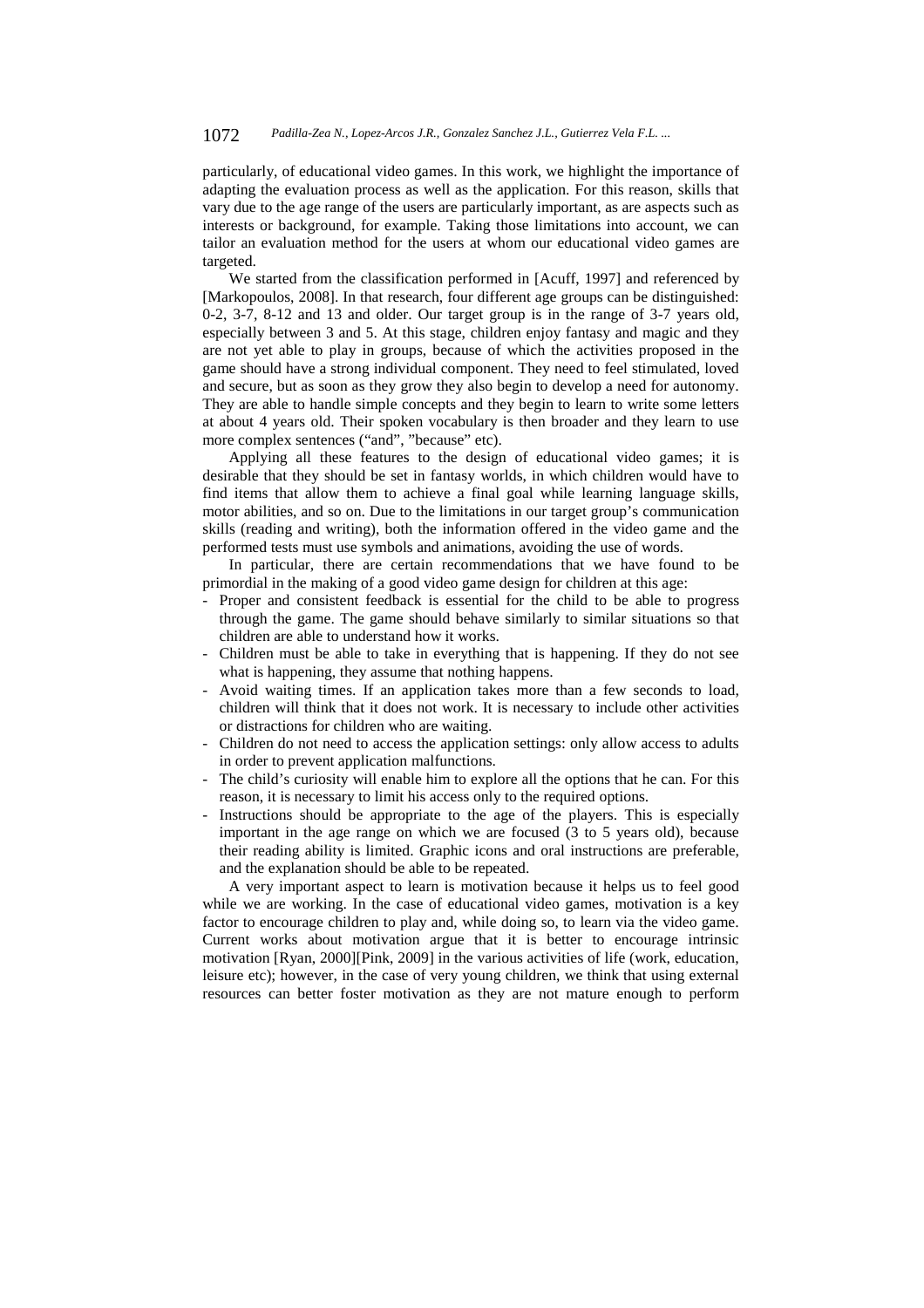complex processes of self-determination. In this sense, some researchers (for example, [Pink, 2009]) propose three elements which trigger motivation and which should be included in the educational video games' design:

- Autonomy: Auto-administration skill.
- Mastery: Being able to dominate an activity or task provides personal satisfaction.
- Purpose: It is necessary to include a goal in the game and to make it reachable. In addition, players must be aware of how they advance towards that goal.

## **5 Analysis Method to Evaluate Emotions in Children**

One of the main problems we have found when analyzing emotions in very young children is that their skills are still limited and they are not able to identify on a scale the sensations and emotions that they feel during the game. This occurs due to the complexity of discerning from among many adjectives or ratings. As a result, the traditional Likert's scales are not an option in this case. In addition, there are other limitations related to the psychological development of the children that should be taken into consideration at the time of the testing, such as: tests must be performed in environments that children know (for example, their classroom), in the company of people that they trust (for example, their parents or teachers), using a vocabulary adapted to their comprehension and using devices that they are used to, which could generate the necessity of a previous training.

Another important aspect to be considered is the very immersive hardware which is normally used to analyse emotions. These devices, such as eye-trackers (to record where you look), recording systems (to save the gestures made) or pulse monitors (to calculate the heart rate) are, in many cases, not very usable with young children.

| <b>Phase</b> | <b>Activity</b>             | Actor                  |
|--------------|-----------------------------|------------------------|
| Pre-Test     | Making profiles             | Evaluator              |
|              | Selecting individuals       | Evaluator $+$ Teacher  |
|              | <b>Educative Evaluation</b> | Teacher                |
| <b>Test</b>  | Playing                     | Children               |
|              | Observing                   | Evaluator or recording |
| Post-Test    | <b>Emotional Evaluation</b> | Evaluator              |
|              | <b>Educative Evaluation</b> | Teacher                |

#### *Table 2: Methods to evaluate emotions in children*

Taking this into account, our evaluation proposal will be divided into three stages: Pre-Test, Test and Post-Test. The results will be documented following the standard CIF (SQuaRE) - Common Industry Format) ISO/IEC 25062 (2006). The activities conforming to our evaluation method are summarised in Table 2.

#### **5.1 Pre-test Stage**

In this stage, the main goal is to choose the profile of players to be studied, and to choose the children that meet those requirements. In order to determine the player's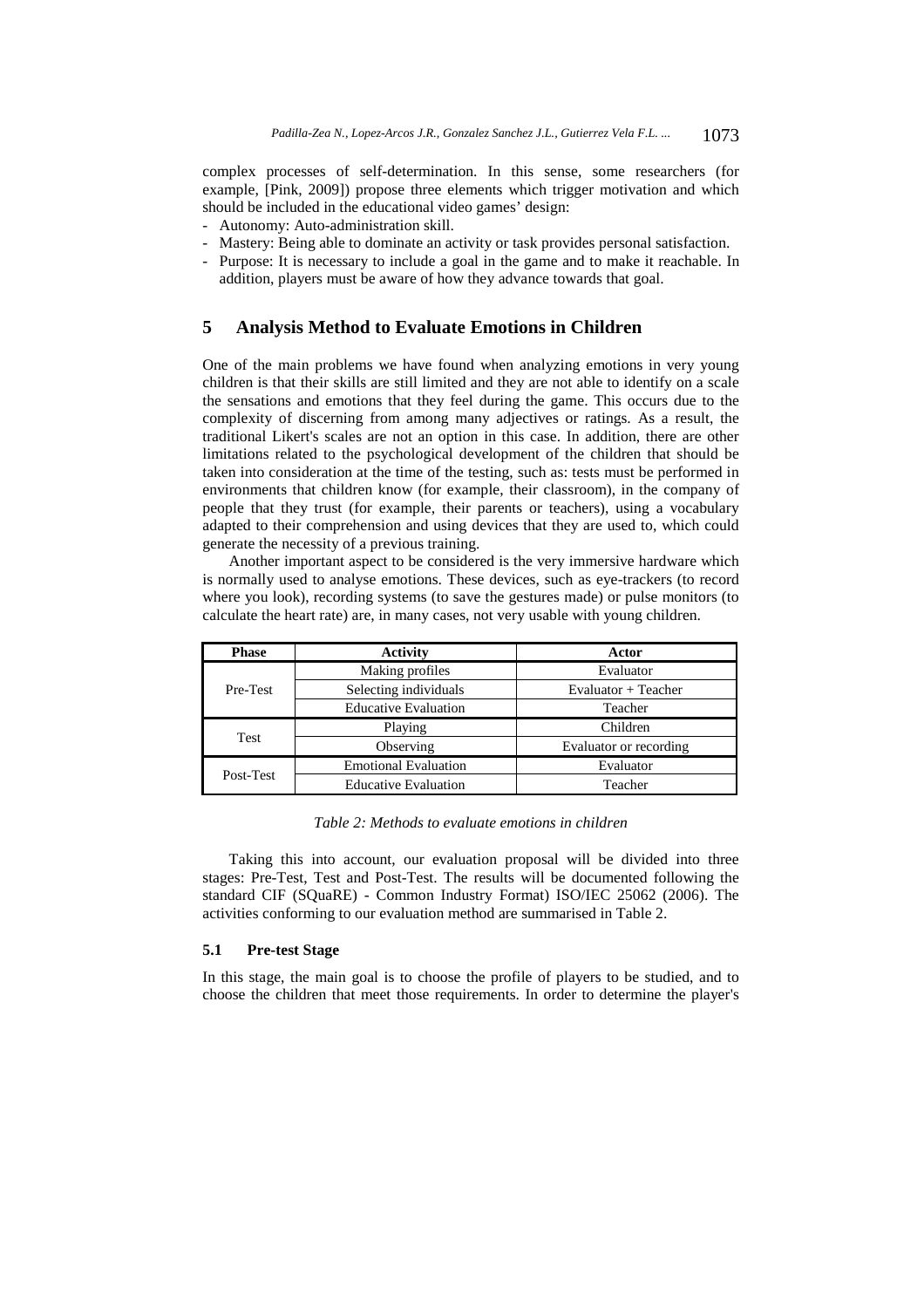profile, several aspects have to be established, such as age, gender (if it is relevant), previous experience with similar devices and questions related to the educational level of the players, which depend on the educational content included in the game.

At that point, the participation of teachers is fundamental, as they will guide us in the process of identifying the educational restrictions and the most interesting individuals for the tests. In addition, they will play the role of facilitators during the process.

In particular, we propose two tasks to be performed with the teacher:

- *Selecting of individuals for analysis*: Even though we could find a high number of pupils in the classroom, it would be necessary to discount the participation those who could introduce any kind of bias. For example, deaf pupils or those who have already mastered the game to be tested.
- *Evaluating previous knowledge of the educative contents included in the game*: The initial knowledge that students have of the content to be trained in the game is important. To obtain this information, we can perform tests or ask the teacher: if the educational content included in the game has already been practiced in the classroom, the teacher could inform us of the students' knowledge level in that content. This will allow us to reduce the testing time and, as a result, the children will be more focused, since young children could easily become tired if the experiment takes too much time.

As a result of this pre-test, we will obtain a selection of children to perform the analysis and an evaluation (high / medium / low) of the initial knowledge that children have of the educational content to be trained via the game. This latter information will be very important in order to set up the game according to each child's skills, because in the age range on which we are focused differences of maturity among the pupils can be very significant.

## **5.2 Test Stage**

In this stage, two activities will be conducted: while the children are playing the proposed game, part of the analysis is being carried out, particularly that pertaining to observation and annotation. As the evaluation is centred on the emotions felt by the children during the game, and taking into consideration the previously mentioned restrictions, the observation method is based on the study of the non-verbal language expressed by children at significant points of the game (structured observation according to Table 1). To carry this out, we will record the gaming sessions.

In [Doherty-Sneddon, 2009], a study on the meaning of the non-verbal language of the children is conducted. More specifically, it is focused on four aspects:

- Hand gestures: During speech communication, we usually move our hands to emphasise some question or to report something we are talking about, for example. For children, this gesture is even more important, as their communication skills may still be in development. Three types of hand gestures can be distinguished:
	- o Badges: They are directly and simply translated into words (i.e. "Ok" or the "V" for victory...)
	- o Illustrative gestures: These are linked to speech. Generally, the quantity of gestures is increased when we are describing something complicated or when the subject of a discussion agitates or shocks us. They are almost impossible to understand when there is no knowledge of what is spoken.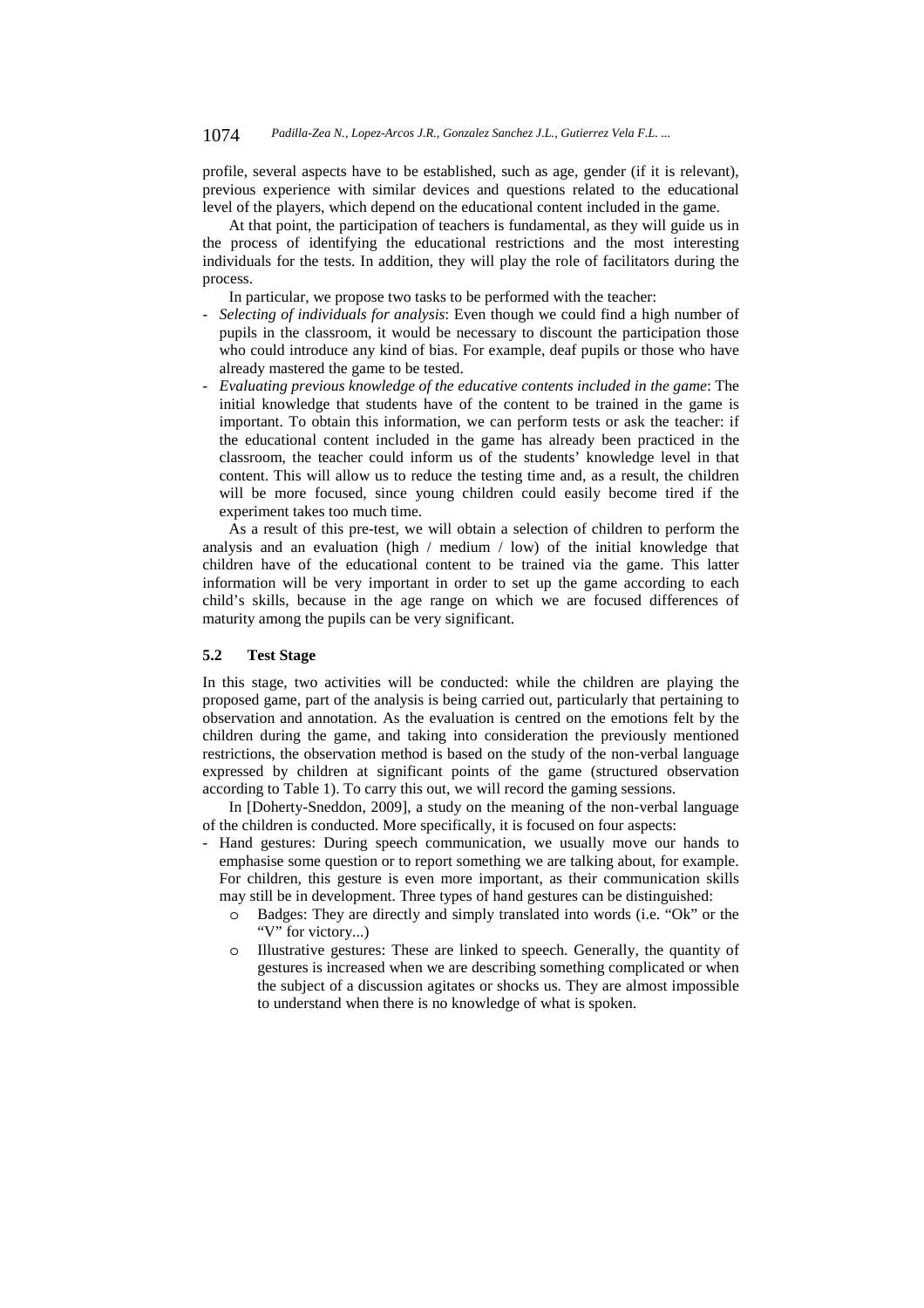- o Emotional gestures: These gestures are the most relevant to this work as they reveal the emotional state of the children without them having to describe those emotions. We will focus mainly on the following: 1) in order to reduce stress, they touch themselves more than usually (i.e., they scratch themselves, or touch their hair); 2) they suck their thumbs when in a state of conflict or negative emotions; 3) they touch their hair or ears when they feel tired; 4) they lean forward with clenched fists when they feel aggressiveness; and 5) when there is sympathy between people, they imitate their gestures and postures.
- Looks: As is indicated in the [Doherty-Sneddon, 2009] study: "The look has many functions in human communication", so we can use some of those characteristics in order to determine some emotions. More specifically, we will study whether the child stares at the floor in order to determine whether the game is causing him any kind of conflict, or if the child looks at the teacher/evaluator in approval or seeking information.



*Figure 1: Facial expressions and their meanings [Cohen, 2007]* 

- Facial expressions: "Faces are particularly important to express emotions" [Doherty-Sneddon, 2009], for this reason, a very important part of the method is centred on the study of faces during play time.

As the human being develops, he learns to control his facial expressions to reveal the moods he wishes to express, or those that are considered more appropriate in certain situations. However, this process develops over time and children in the age range on which we are focused are supposed to not have this skill. We can point out two types of facial expressions: 1) pretended or deliberate, which does not necessarily reflect how we feel, but how we want to tell the world we feel; and 2) spontaneous, which is a direct consequence of an emotional experience or feeling, and are shown automatically, naturally. Figure 1 shows a representation of the basic facial expressions [Cohen, 2007], which are going to be studied throughout the game.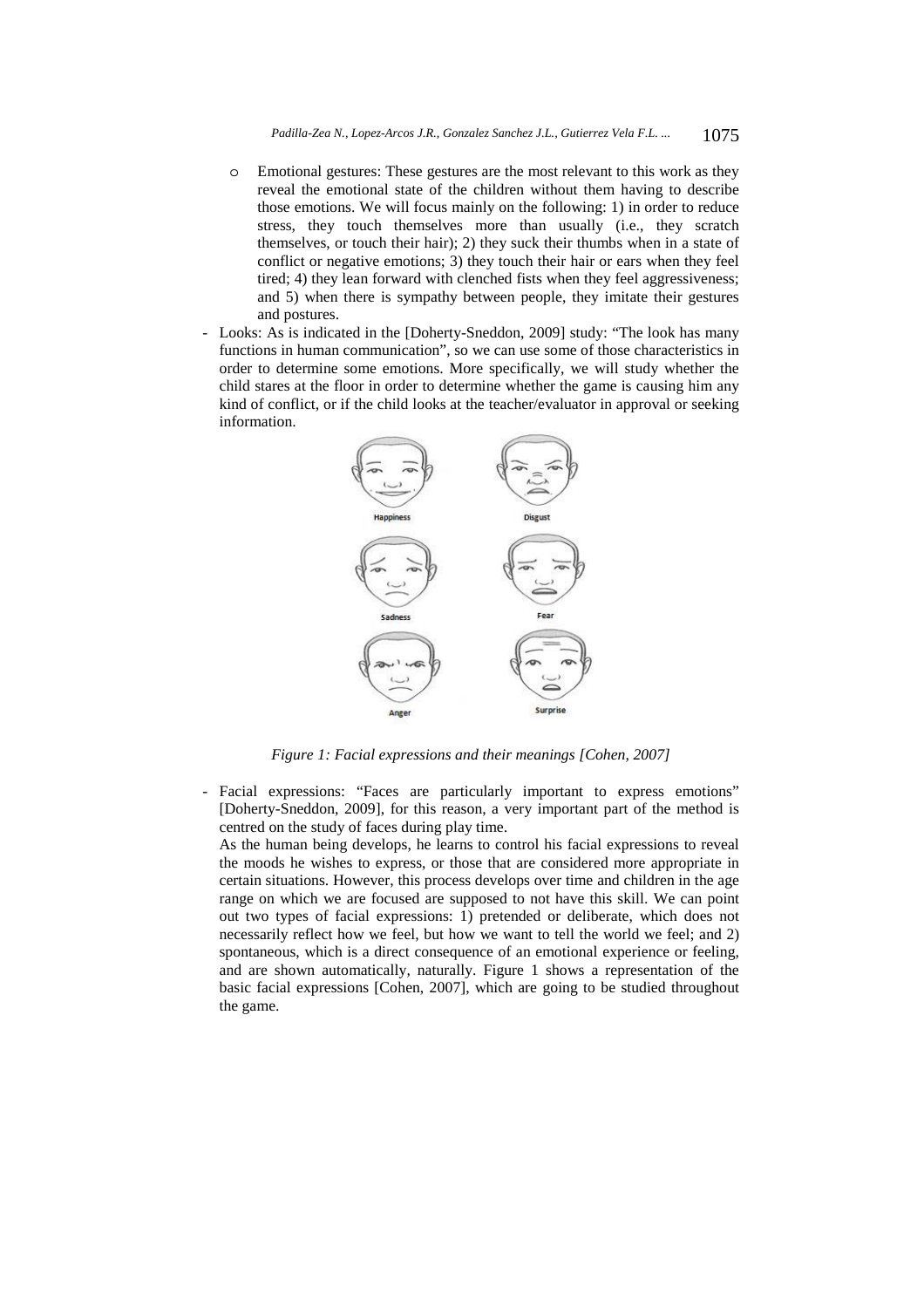Touch: Inappropriate touch contact made by children (to other children) could be a sign that they are nervous or upset about something.



*Table 3: Summary of existing methods* 

These four aspects of non-verbal communication are important for our evaluation method. However, the one focused on facial expressions needs to be modified in order to allow the children to use it since they could have some difficulties in distinguishing this kind of representation. Thus, the initial activity in the design of our analysis method was deciding how we were going to present the facial representation test to children. Initially, we tried to adapt the philosophy of Likert's scale by using sequences of emoticons (facial expression representations) for each of the moods we wanted to study. In this way, we asked children to select one of them according to how strong the feeling was each time. In Table 3 one of those sequences is shown.

When the emoticons were designed, coinciding with the video game development phase, we performed some informal tests. In those previous works, we realised that many of the children with whom we tried the emoticons were unable to grade how strong the feeling was, but that they could identify the feeling itself, as discussed, for example, by [Naidu, 2005]. Thus, we re-designed the emoticons choosing the one which better represented the mood in each of the cases.



*Table 4: Designed facial expressions*

Once this informal study was conducted, we had a set of emoticons representing the set of facial expressions that we wanted to show, which had been especially designed for children. These emoticons are simpler and their features have been highlighted in order to allow the children to select the most appropriate in an easy way, decreasing ambiguity. In Table 4 we can see the final design of these emoticons.

During the test phase, the subjects of analysis will play the proposed game. While playing, a camera will record them, paying special attention to their faces, which will reveal the different sensations they are experiencing.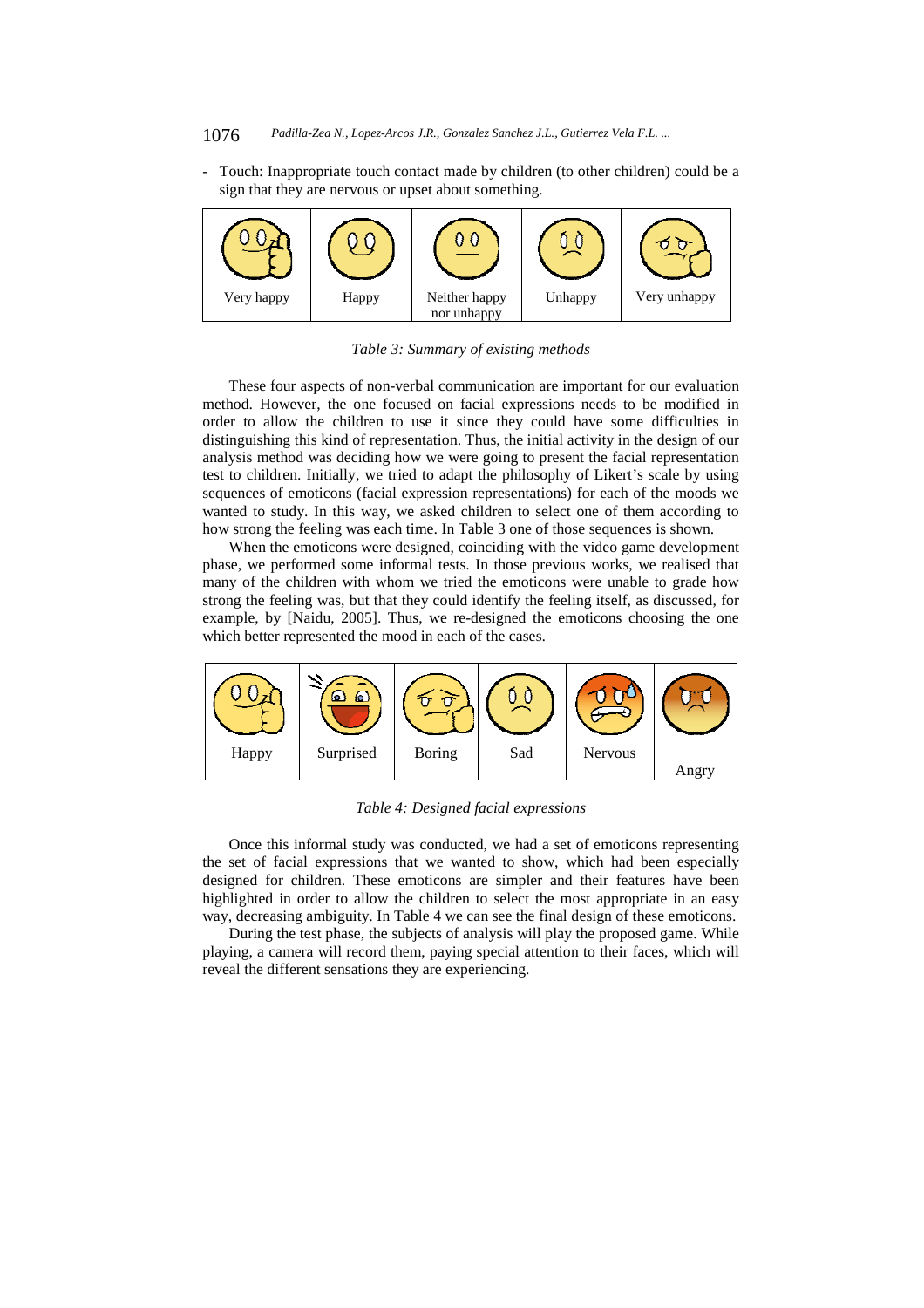Subsequently, the videos will be tagged manually and analysed to add information about the emotions detected by using the previously explained four aspects of non-verbal language.

#### **5.3 Post-test Stage**

Usually, in the Post-Test stage, a set of questionnaires about different aspects of the game is drawn up and, in the specific case of educational video games, some tests are conducted in order to determine the knowledge acquired through the game. In our case, it is necessary to adapt these mechanisms to the constraints presented by the subjects at whom our evaluation method is aimed. Specifically, we will use emoticons in order to let the children express their feelings in a reduced set of scenes from the game. These scenes will be the ones that we consider to be most relevant and, because of their importance within the development of the game, may remain in the memory of the child. In addition, guided interviews will be conducted between pairs, so two or three pupils will talk about what they have done in the game or which part they liked most. In order to obtain the key information needed by the evaluator from the conversation, he or the tutor will sit with them and formulate questions to guide the development of the conversation, in order to avoid deviating from the concerns of the study. In some schools, teachers hold meetings with students that serve as a space in which they can share their interests and points of view. If the study is performed in a place such as this, this may be a good time to talk with the students about what they have done in the game, what they liked most, what they liked least and so on.

Furthermore, since we are analysing educational video games, it is important to know the extent to which the game has contributed to their education process. Thus, it will be proposed to the teacher that he conduct an activity related to the educational content of the game and provide us with the results obtained from each child in relation to their level of previous knowledge. We consider the carrying out of this activity in a regular way to be important in, for example, the classroom, with the teacher and his colleagues. In this way, this stage will be performed with the feeling of a normal day at school, as opposed to doing it with the evaluator, individually, without the teacher and outside the classroom.

We can deduct how well the educational activities have been performed in the game by using the obtained score. It is also desirable that the educational videogame makes a register of some of the aspects related to the process followed by children during the realisation of those activities in order to study the process of learning in addition to the result obtained. However, this part of the analysis depends largely on the type of game used and the educational content practised in it.

# **6 Case Study: "Ato's Adventure"**

The educational video game "Ato's Adventure" [Abad-Arranz, 2012] is an iPad application which is in its final stages of development. It is intended for children aged from 3 to 5 and includes graph-motor exercises within a fantastic story that encourages imagination and brings enjoyment to the player.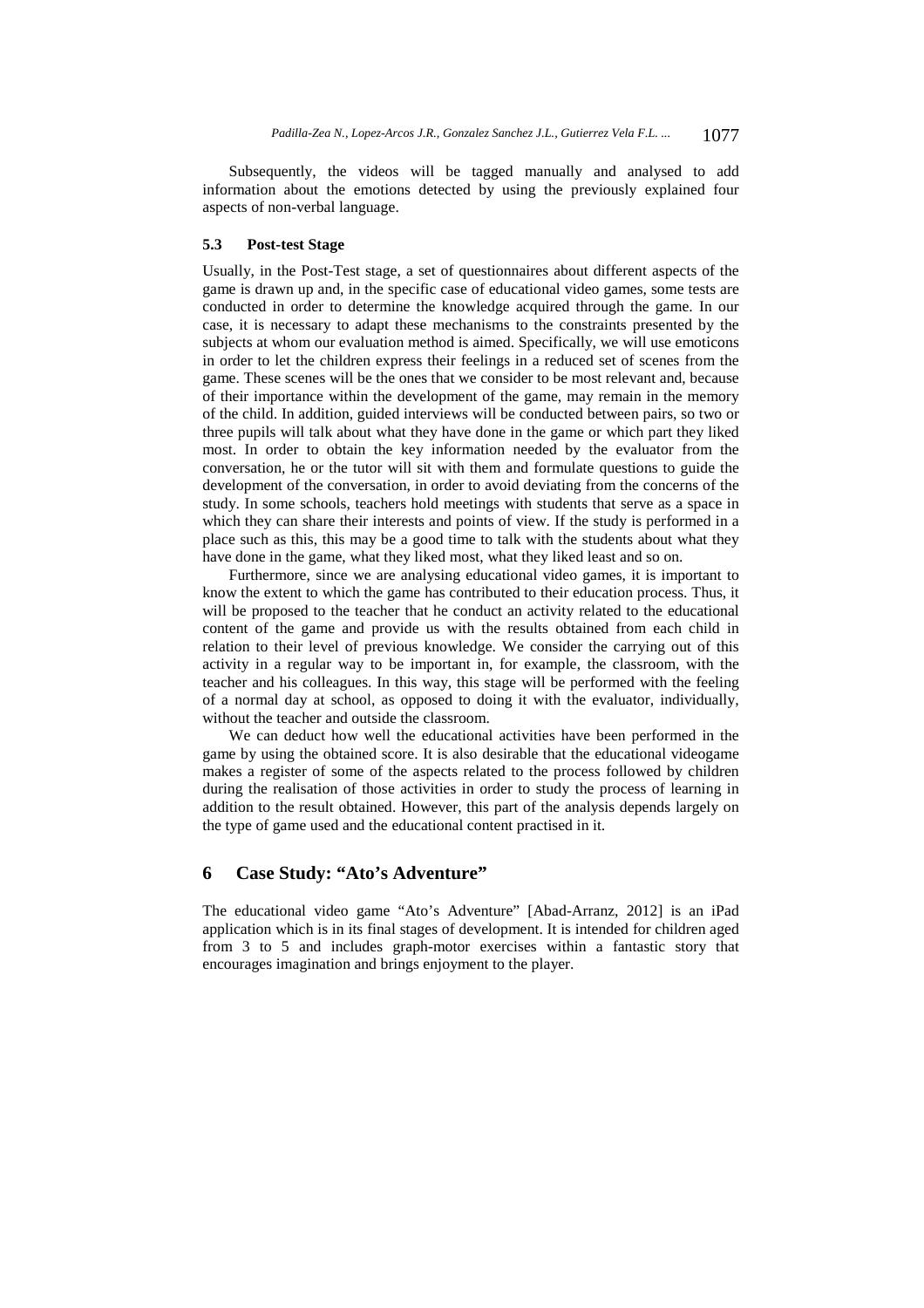

*Figure 2: Space Pirates in "Ato's Adventure"* 

In "Ato's Adventure" the player accompanies a group of characters through different planets. In this journey, players chase the Space Pirates, who have stolen their toys. The design of the characters featured in the game is geared towards provoking a range of emotions in the player. There are, therefore, *good* and *bad* characters and they are intended to cause empathy in children. To accomplish this, each character has a favourite toy, which contributes to the player being able to identify with them, if his favourite toy matches that represented, or simply because the player also has a favourite toy. Meanwhile, the evil characters are the Space Pirates who, although demonstrating inappropriate behaviour, have been given some comic components in order to avoid rejection (Figure 2).

Since carrying out a design focused on playability is very important [González, 2009], we have found that applying the proposed analysis method could improve the final version of the game. In addition, the age range of the players targeted by the game matches the profile of the subjects who are the object of the proposed method.

### **6.1 "Ato's Adventure", designed for children**

For the development of the game "Ato's Adventure", the recommendations and guidelines presented in section 4 have been followed. First of all, a fantastic world has been created to capture the attention of children. A subject of fiction appropriate to the maturity of the children targeted by the game has been chosen so that we have a set of planets which the characters will travel along using spaceships. These planets are set in outstanding periods in the history of mankind, but with magical elements such as dragons or impossible machines. Even the main characters have fantastical elements because they are unknown creatures with the ability to change their shape (Fig. 3).

In the early stages of development, the idea of including a cooperative game mode arose, but after several interviews with experts, that idea was discarded because children at that age do not have the ability to play as a group.

Moreover, to satisfy the need for constant approval and to increase the extrinsic motivation that children have at this age, positive reinforcement is included during the performance of the activities and exercises, such as sounds of mind or error indications with the narrator's voice. Moreover, to keep the player's interest, there is a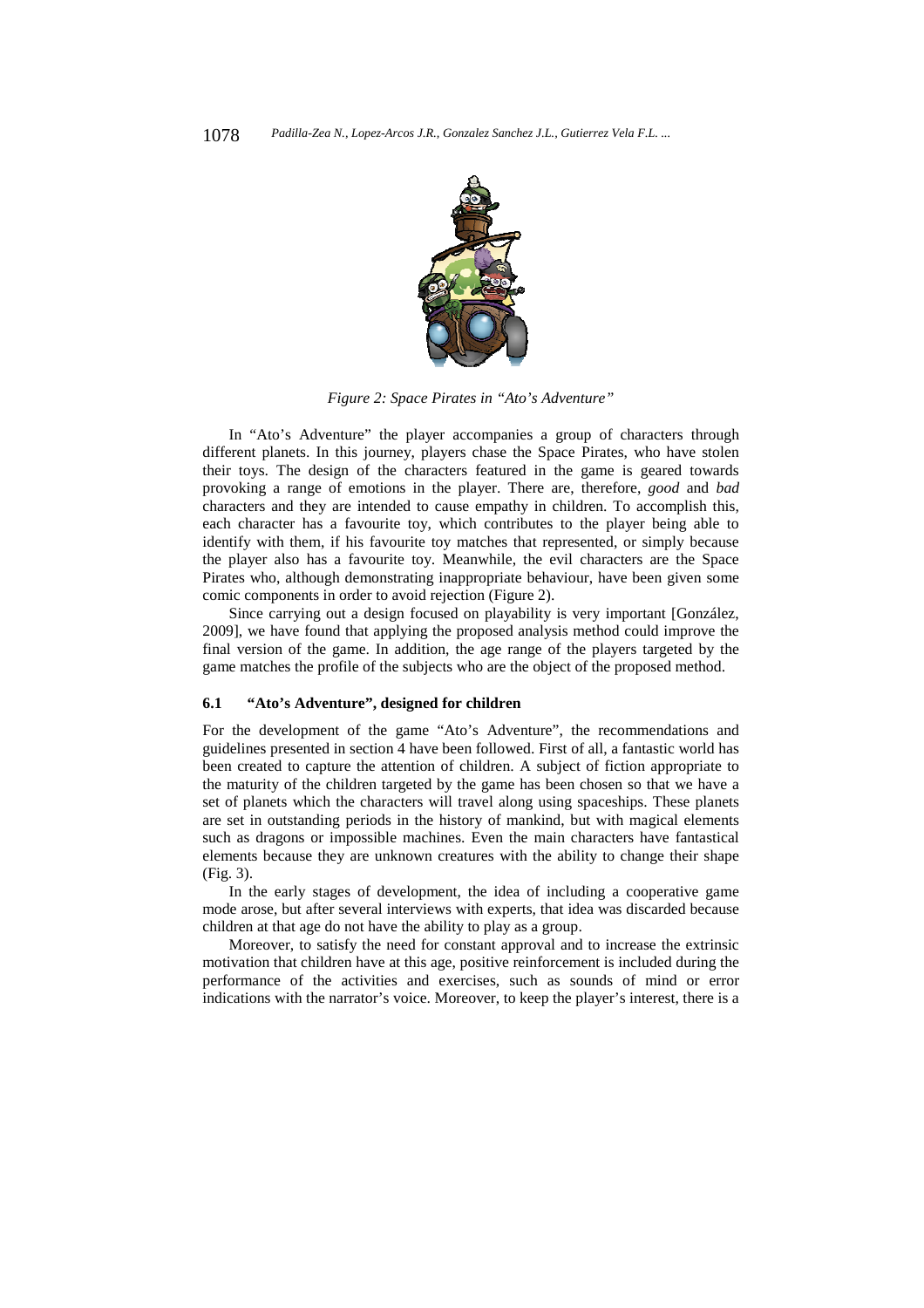set of short-term objectives that bring the player to the main objective (to retrieve the toys stolen by the Space Pirates).



*Figure 3: Comb shaped characters in "Ato's Adventure"* 

All the instructions are given to the player by the narrator using spoken instructions with a vocabulary adapted to the age of the players. In addition, we have a *help icon* on the upper left corner of every screen. This icon is represented as a child and, when it is touched, the indications needed to overcome the level are repeated. We can see the help icon in Fig. 4.



*Figure 4: "Ato's Adventure": In the park.* 

All phases are overcome in the same way (similar behaviour): moving one or more objects from one point to another. The way in which these movements have to be made is always indicated by an arrow pointing to the object and the moving direction, a guide line, and a point indicating the final position. Concepts are included aimed at strengthening logical-mathematical knowledge and the ability of the students to identify attributes of objects and to build relations between them.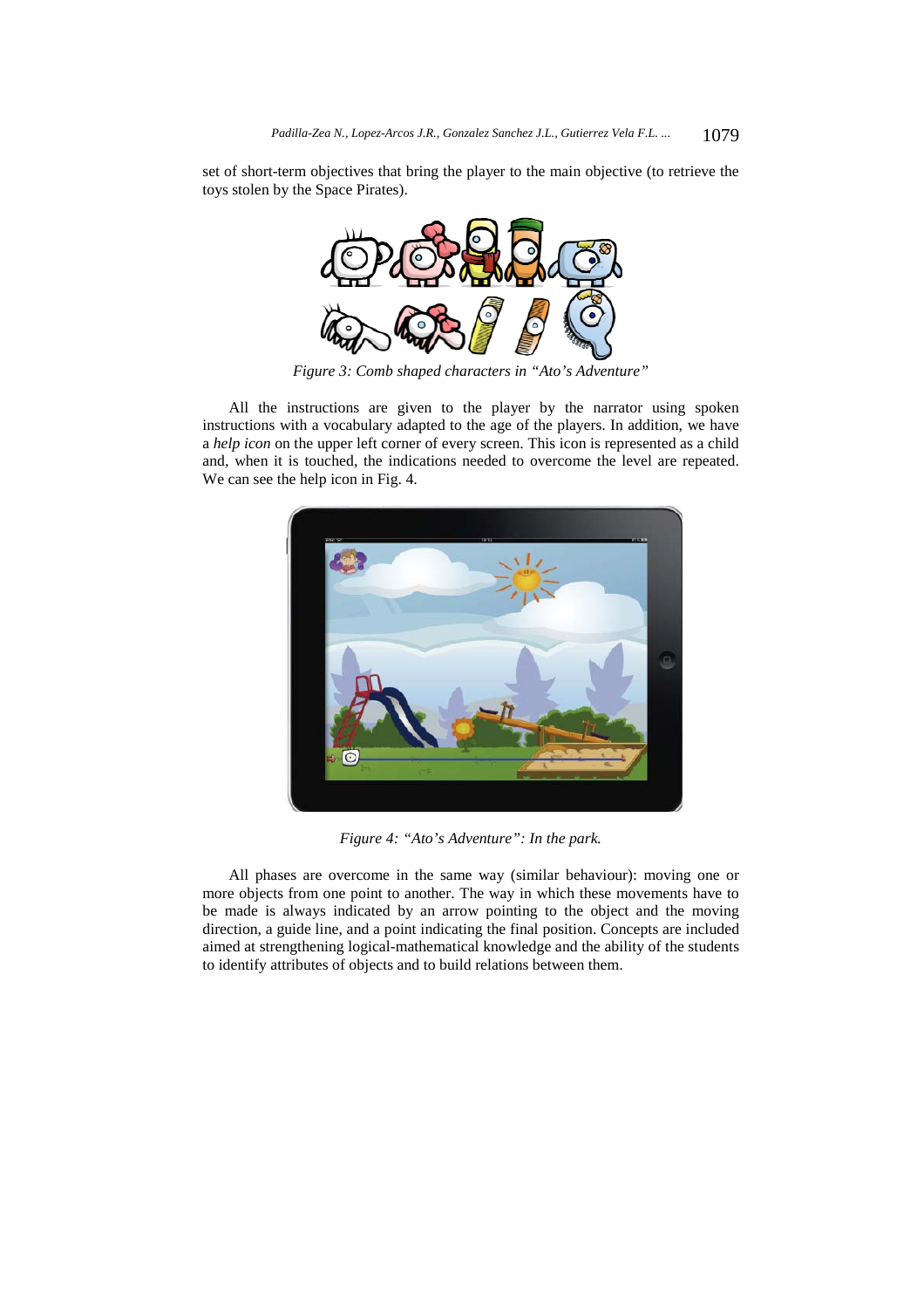The educational content built into the game is achieved through diverse graphmotor exercises (with various types of graphs) that are hidden in the displacements of objects and characters that the players have to perform.

As regards waiting times, a memory management has been incorporated that enables the immediate loading of each phase of the game. Also, the set up menu is completely separate from the application (see Figure 5), within the general settings of the iPad device, so the player cannot access them accidentally.

| Settings                                             | Ato                                                                    |
|------------------------------------------------------|------------------------------------------------------------------------|
| <b>Location Services</b><br>On<br>68<br>General<br>ø | <b>Ajustes</b><br>Nombre del jugador Marta                             |
| Twitter<br>Safari                                    | Tipo de linea<br>Sin lining 3                                          |
| <b>Photos</b>                                        | Movimiento libre<br>oco restringido<br>Permitir movimiento atrás<br>CN |
| <b>Ato</b>                                           | Repetir pantalla<br>Numbi >                                            |
| Autoajustable<br>Continua                            | Sin restringir<br>Poco restringida                                     |
| Discontinua<br>Puntos                                | Medianamente restringido<br>Muy restringida                            |
| <b>Sin lines</b>                                     |                                                                        |
|                                                      | Slempre (1 vez)<br>Siempra (2 veces)                                   |
|                                                      | <b>TRAYING</b><br>Autoajustable                                        |

*Figure 5: "Ato's Adventure". Setup Screen* 

Finally, regarding the motivation the game provides, it is interesting to note that the video game has been developed so that the child can play without being assisted by an adult (autonomy) and that the difficulty of the activities increases progressively (mastery).

#### **6.2 Experimental Results**

The proposed evaluation method was used in the game "Ato's Adventure" in order to identify the improvements necessary before its development process ends.

The evaluation test was conducted on a sample of 39 children of between 3 and 4 years old from two childcare centres in the metropolitan area and the city centre of Granada, Spain. All the children from the classes in which our study was conducted became part of the study sample, because all of them were at a similar level of development in graph-motor maturity. Furthermore, during the pre-test, an activity to measure their skills using the iPad device was included. Due to the device characteristics and the fact that touch technology allows natural interaction, most of the students had medium or high skills.

In particular, we conducted two case studies according to the following objectives: 1) Evaluate the ease with which feelings in the designed emoticons are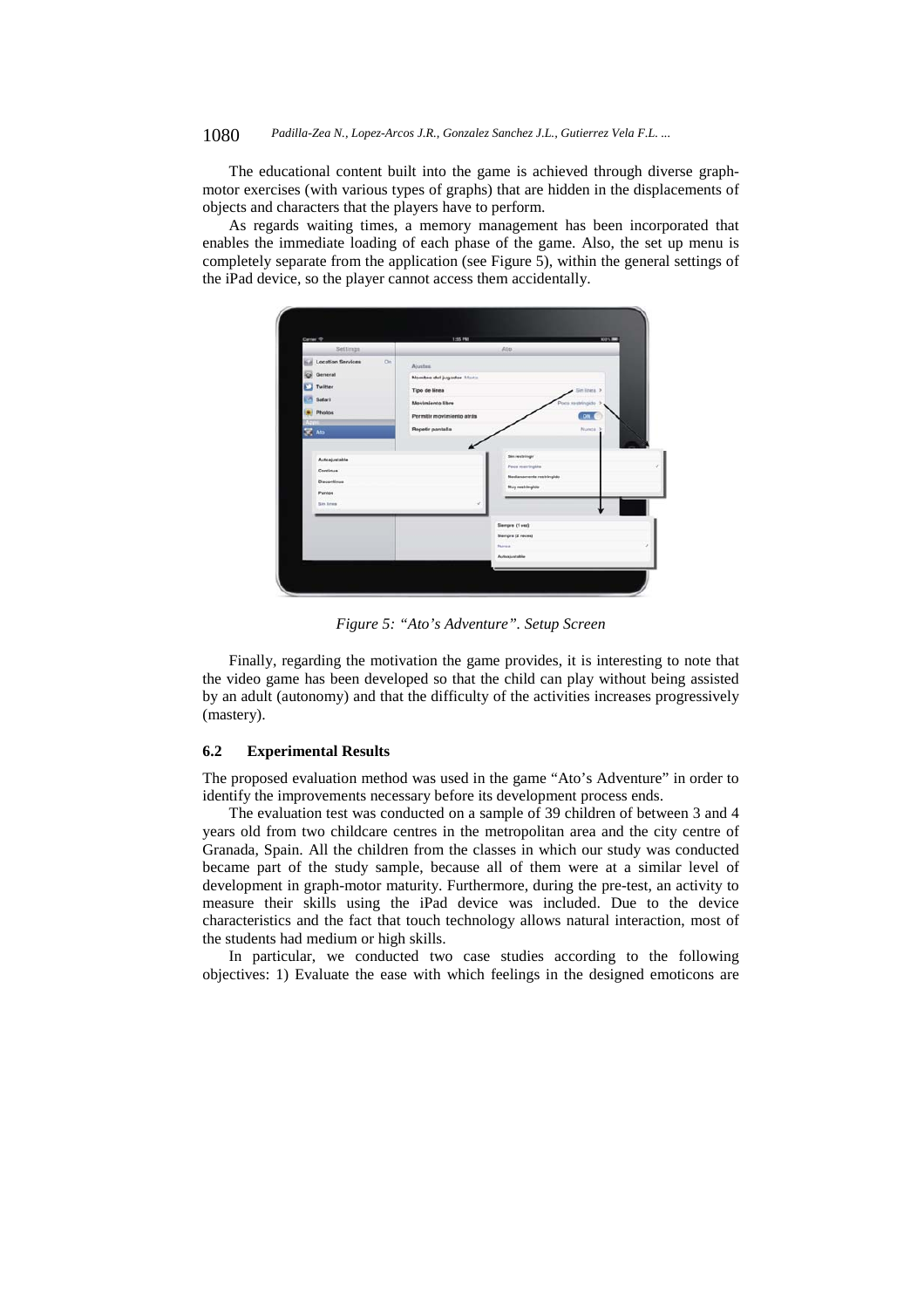recognised; and 2) compare the validity of our evaluation method working both individually and in groups.

- To achieve these goals, two different designs of case study were developed:
- Case 1: Only two emoticons were offered for the scenes regarding which we were going to ask about their feelings and the video game was played in the students' normal classroom, in the same seating arrangement.
- Case 2: Four emoticons were offered and the video game was played in a separate classroom, avoiding the noise from the playground and from other children.

Observing the non-verbal language of children while they are playing and the usage difficulties arising provides useful information for the evaluation of the playability and the set of interactive experiences in the game, and to complete its development. In our work, we have chosen a set of representative events in the game to study the emotions that they cause in children. Specifically, we selected six keys: 1) reaching the end of the guide line in graph-motor exercises (scene 1 in Fig. 6), 2) the moment when pirates steal toys from Ato and his friends (scene 2), 3) the scene when the pirates escape (scene 3), 4) the scene when the ship of Ato and his friends crashes during the chase (scene 4), 5) when Ato and his friends reach the pirate ship (scene 5), 6) the final scene, where Ato and his friends recover the toys but they have to be careful not to wake up the pirates (scene 6). In addition, due to the characteristics of the video game used in this case study we decided to only use the following subset of emoticons: 1) happy; 2) surprised; 3) boring, to represent both boring and unhappy; and 4) nervous, representing both nervous and angry. The main results obtained are explained below.

To perform the graph-motor exercises, there is: a starting point, marked by the element to move and a red arrow, the trace that the child must perform, marked with a line (in this case, dashed) and the end of the trail, marked with a red dot placed at the end of the guideline. Each time one of these exercises is completed, the game makes a sound that functions as a positive message. At that point, there were several gestures from the players: laughter, looking at the tutor for approval, raised arms, sighs, hands joined on the chest or small hops on the chair. All these gestures are interpreted as a feeling of satisfaction because of the joy that the child feels when he successfully completes an activity.

Watching the scene where the pirates steal the protagonists' toys, the children showed a high variety of expression. Although all these gestures were a sign of surprise, we can distinguish various shades: sheer surprise (raised eyebrows, blinking repeatedly, pursing the lips without actually closing or opening the mouth), nervousness (lip biting and nervous laughter) and pity (biting the lower lip, frowning or raising the eyebrows while lowering the corners of the mouth). In these reactions, it follows that the players empathise with the characters in the feelings they may have because of losing their favourite toys

Throughout the story, the pirates escape several times. Given this situation, many children asked the tutor about recovering the toys and made gestures such as biting their lips, raising their eyebrows and widening their eyes. From this it follows that their motivation is maintained and that the players remember that they must chase the pirates to recover the stolen toys.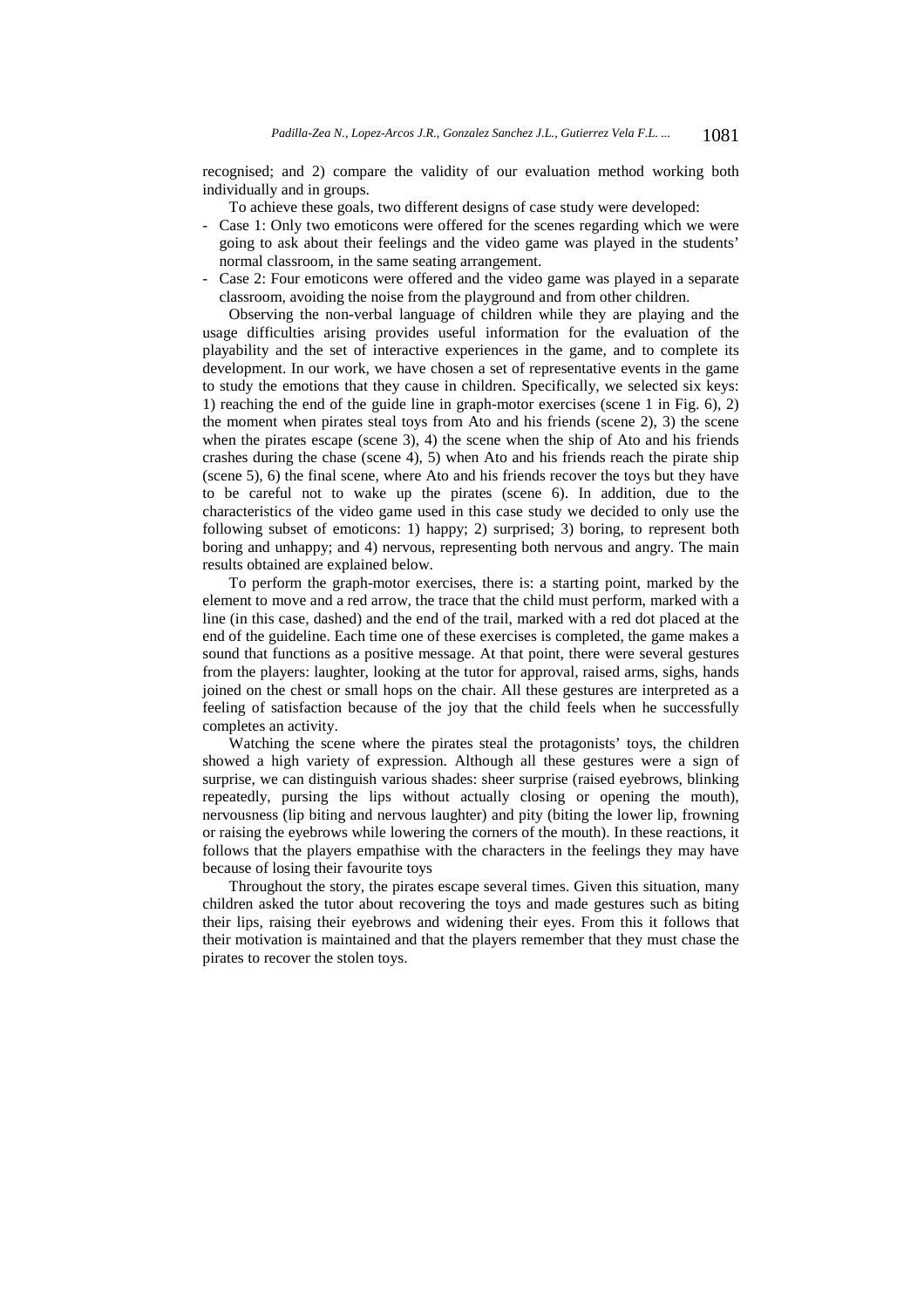

*Figure 6: Post-test results*

At one point in the story of the game, the ship of the main characters is damaged. Although some children did understand the scene and their gestures showed surprise and concern about the problem involved (eyebrows raised quickly, raise their hands, etc), most of them did not understand the situation and requested more information about the game, asking the teacher, or simply becoming expressionless.

However, when they reached the pirate ship, most of the children showed joy, (opened their eyes and mouth, laughed etc) because they knew the recovery of the toys was coming.

The final screen of the game consists of a scene in which the pirates are sleeping and the player has to bring the toys to the protagonists without touching the pirates in order to avoid waking them up. During the development of this activity, the following gestures have been observed: relaxing the mouth, frowning, moving closer to the screen, laughing nervously, touching their hair, biting their lips etc. These gestures reflect the situation of stress and higher concentration to finally achieve the goal that has been present throughout the game.

During the post-test, children were asked about the same key points discussed in the analysis of non-verbal language. Figure 6 shows the obtained results. Each pair of bars represents the result obtained in the screen placed on the left side, the upper bar refers to case study 1 and the bottom bar to case 2. The divisions along each bar represent the percentage of students who selected each emoticon previously presented. The first one means happy / approval, the second one boring / sad, the third one surprise / very happy and the last one is angry / nervous / frustrated. The last option means another state or no answer.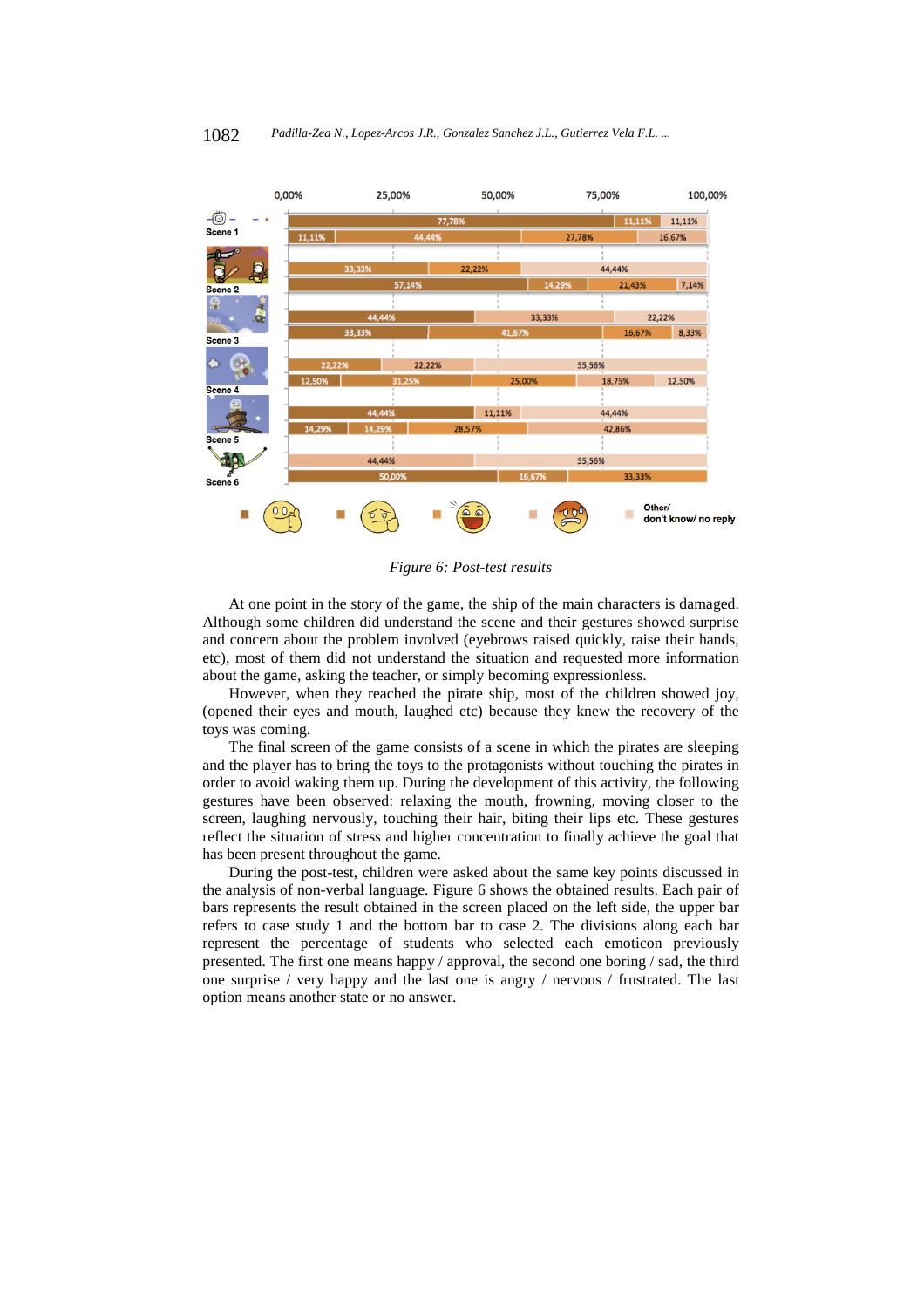By comparing the results of test and post-test, we perceived a correspondence between the reactions observed in the children and the emotions that have been subsequently chosen by them. The results also demonstrate that the ability of the child to express feelings is associated with his ability to identify the emoticons and to give them one or more meaning. With this knowledge and thanks to the dialogue between the student and the evaluator, it has been proven that, generally, the selected events in the game have conveyed the emotions that the developers intended: completing an exercise has caused joy and satisfaction, theft has come as a sad surprise for the players, but it increases their interest in continuing the game, and finally, the persecutions , the breakage of the ship of the protagonists and, above all, the final scene, retrieving toys, have transmitted tension to the player and enhanced motivation.

#### **6.3 Discussion**

As a result of this experimentation, we have found several points that could be improved upon and which, therefore, will be addressed in the final development phase of "Ato's Adventure".

With regard to the presentation of the story, we must divide the introductory video (intro) into two parts, so that, before actively playing, the child knows the protagonists and their favourite toys. In this way, we will connect with the children from the beginning of the game. Moreover, it was found that the majority of the children do not recognize the baseball game played by Titin and Pipín, the twins. We think that acceptance of these characters will be made easier if we include another game with which children are better acquainted. Finally, although the children understood that at the end the toys had been recovered, we think that including a video in which the pirates appear defeated or angry and the protagonists look happy playing with the recovered toys, could strengthen the children's satisfaction.

Moreover, we detected some technical features that should be modified to enhance the gameplay and quality in use of "Ato's Adventure". In particular, there are two elements to modify: the first one consists of increasing the action area of the elements that children should move when they are very small. Currently, the enabled touch area for scrolling occupies only the same size as the object, which makes it hard to perform exercises on screens with several objects, because they have to be smaller. Second, when the difficulty of the exercise increases, we think that instead of moving an object, the exercise would be better if children were asked to draw an item: with zig-zag lines, objects did not allow children to see the guideline and they did not know if they were doing it well, as on this screen also the elements that move are smaller than previously.

Finally, regarding the emotions which the game causes, changes are needed in two areas. Although children know that they have to do the activities proposed to achieve the objective, we think it is necessary to include elements explaining to the student how this activity contributes to approaching the pirates and retrieving the toys; for example, the player gets a key after each exercise block, knowing that with that he will be able to open the chests where the toys are locked at the end of the game. In addition, we will introduce more stories, videos and sounds during the realisation of the activities to introduce more playful elements that increase student motivation and their immersion in the story.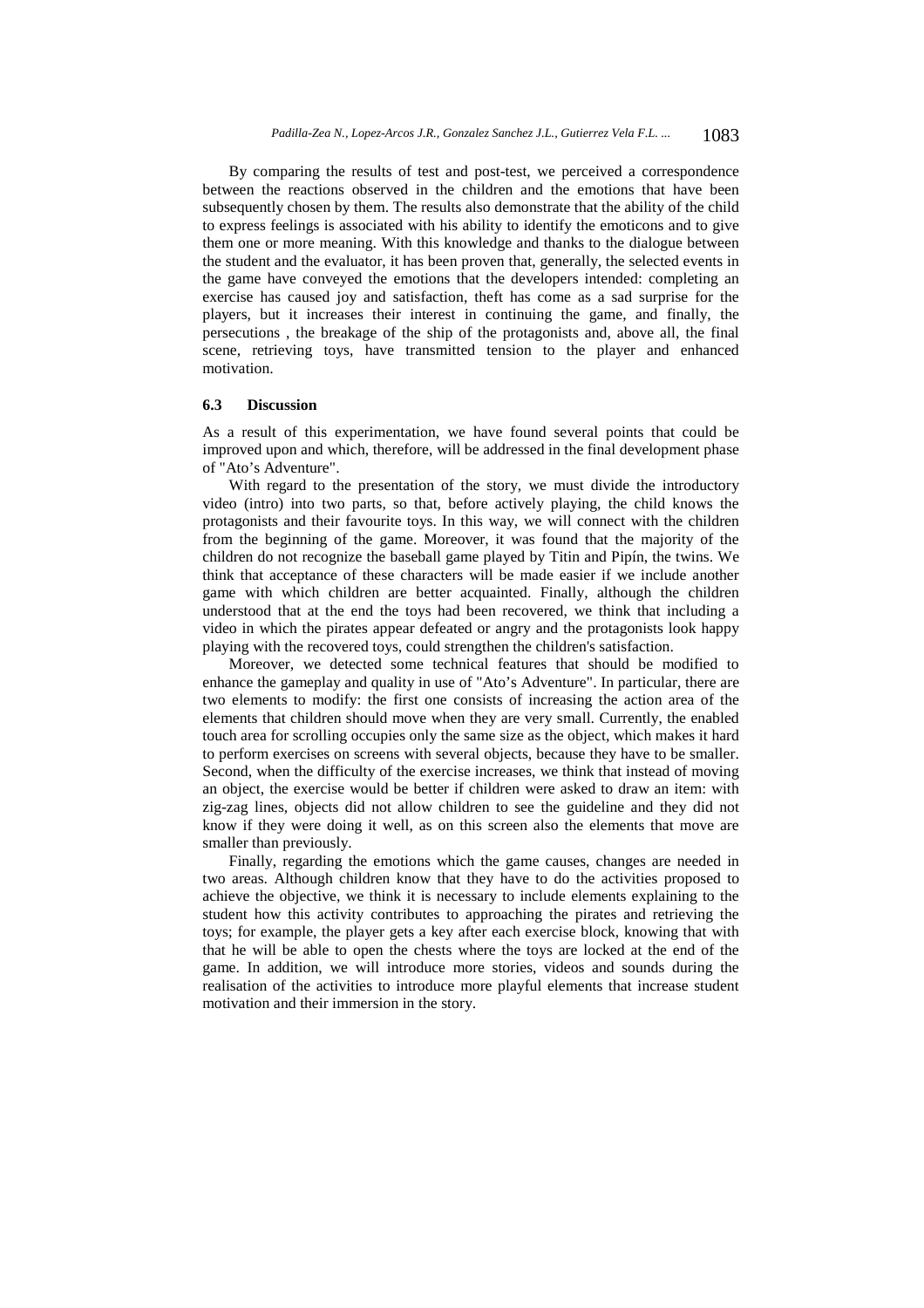### **7 Conclusions and Future Works**

In this paper we have presented a method which allows us to evaluate the emotions of children aged 3 to 5 playing an educational video game. We have introduced the particularities to consider and how an analysis based on them could be made.

This method is divided into three phases: pre-test, test and post-test. In both the pre and post-test phases, we have determined that the teacher is vital because of information that they already have about their students and the existing trust between them, which makes the test process with the users easier. Therefore, it would be desirable that the information about the previous knowledge of each child and the evaluation of the skills acquired from the game be given by the teacher.

During test phase it is necessary to limit possible distractions which, for children at this age, could come from numerous sources. Therefore, it would be desirable to carry out the experience with small groups, in which each one has a separate evaluator.

With respect to post-test, there were some circumstances worthy of comment. First, the emotional post-test evaluation cannot be realised independently of the non verbal language observation, because the emoticons which have been used could have a different meanings for each child, and the same child could give different meanings depending on the particular question. These ambiguities are solved through dialogue between the evaluator and the child and checking the expressions the children have made. Therefore, it has been observed that, if the test is performed maintaining a dialogue which allows us to know the meaning the child gives to the emoticons, the results and the test match in regard to the emotion (or lack of emotion) which each event has prompted in the players. Also, it is important to say that there is a percentage of children who we have to work with who are not able to give a meaning to the emoticons. This inability, according to discussions with their teachers, is related with their maturity level and their own expressive power.

We are currently defining new emoticons that children can recognise more easily. Therefore, we are analysing the gestures they make and studying how to translate them into figures. We also think that options could be introduced through the different phases which enable studies to be carried out with other age ranges, maintaining the philosophy of analysis. Finally, our future research is based on the formal study of the relation between including emotions into video games, playability and motivation.

#### **Acknowledgements**

This work is financed by the Ministry of Science & Innovation, Spain, as part of VIDECO Project (TIN2011-26928) and the Vice-Rector's Office for Scientific Policy and Research of University of Granada (Spain).

# **References**

[Abad-Arranz, 2012] Abad-Arranz, A. López-Arcos, J. R.: Desarrollo de un videojuego educativo de apoyo al aprendizaje de la grafomotricidad, "La Aventura de Ato, un viaje a través del espacio y el tiempo". Final grade project, University of Granada, January 2012.